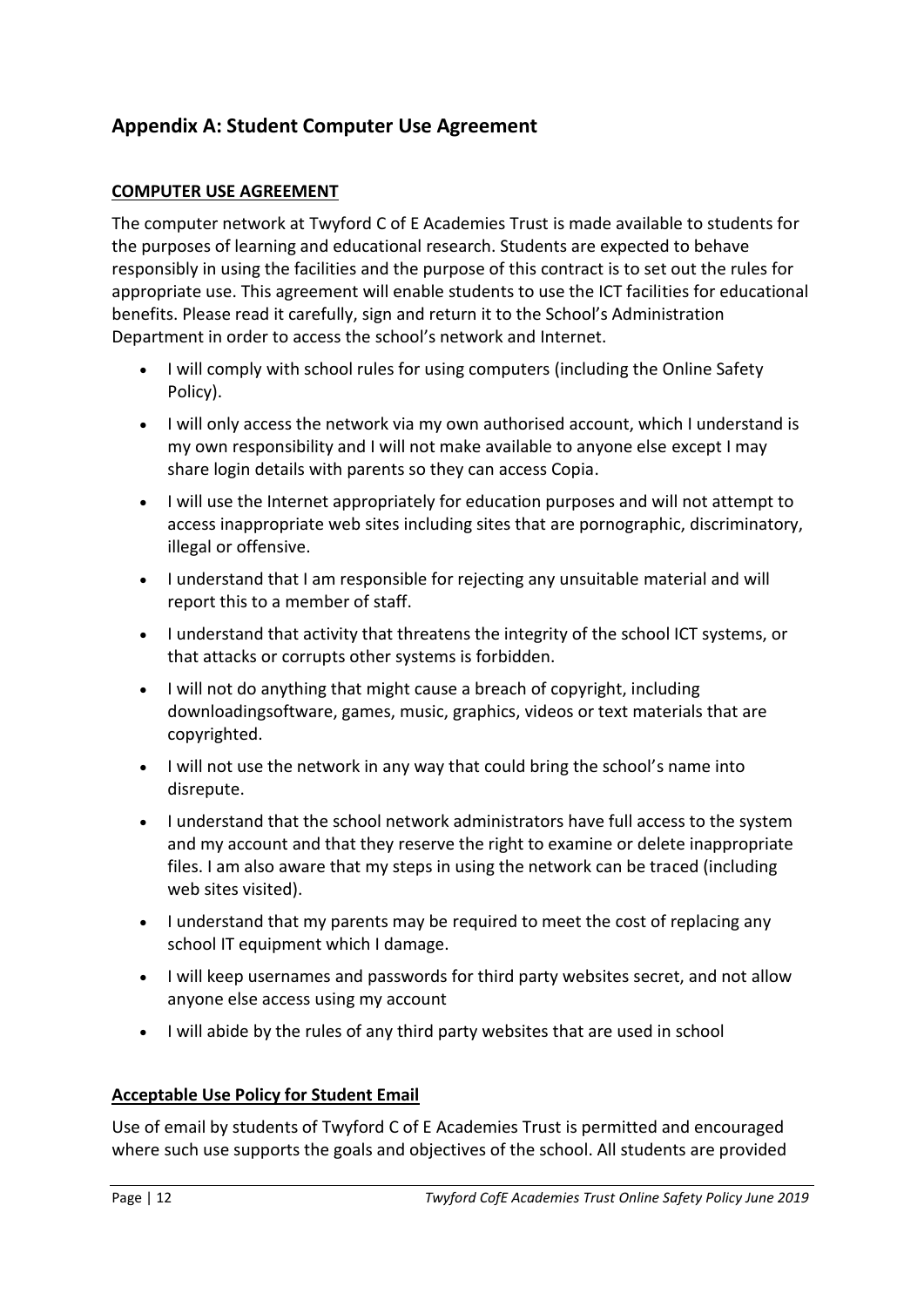with their own email account for educational use only. Twyford C of E Academies Trust has a policy for the use of email whereby the students must ensure that they:

- Use email in an acceptable way
- Do not create unnecessary risk to the school by their misuse of the email system
- Comply with current legislation

# *Policy*

- Students are responsible for the content of all emails sent.
- The sending of offensive, profane or abusive email or other messages is forbidden.
- If students receive any offensive or inappropriate emails they should report it to a teacher or the IT Services Office immediately.
- Use of school email accounts for bullying or harassment will not be tolerated as this is against school rules.
- Email attachments should only be opened if they come from a known and trusted source.
- The sending of email attachments containing any program, file or shortcut that damages or shuts down a computer, damages or alters the operating system or alters, deletes or otherwise modifies user files is strictly forbidden and is a criminal offence (Computer Misuse Act 1990).
- The use of email rules that disrupt, slow down or damage the email server or network system is not permitted.

# *Monitoring*

Twyford C of E Academies Trust accepts that use of email is a valuable school tool. However, misuse of this facility can have a negative impact upon student productivity and the reputation of the school.

In addition, all of the school's email resources are provided for school purposes. Therefore, the school maintains the right to examine any systems and inspect any data recorded in those systems.

# *Sanctions*

If a student is found to have breached this agreement, they will face sanctions as set out in the Trust's Behaviour Policy and withdrawal of access to the network and/or email service. Serious offences may result in temporary fixed term or permanent exclusion from school.

I understand that if I do not comply with this agreement I may face sanctions as outlined above I understand that each case will be considered on its merits.